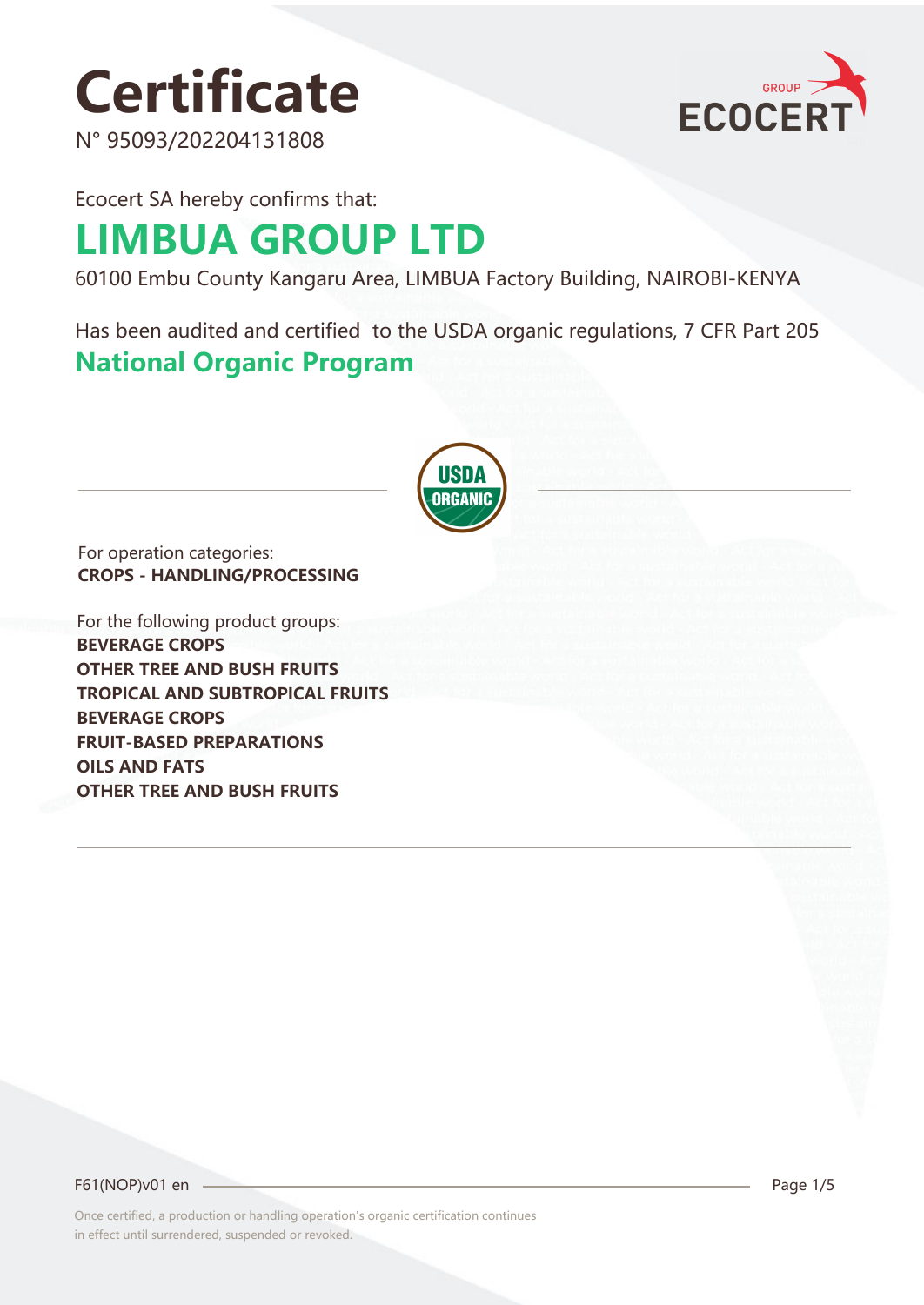Certificate issued on 13 April 2022



**Ecocert SA** BP 47 Lieudit Lamothe Ouest 32600 L'Isle Jourdain France (+33) 5 62 07 51 09 - www.ecocert.com Capital 444 400 € - SIREN 380 725 002 – RCS AUCH

#### **Anniversary date: 1st November**

when the certified operation must submit its annual update - this is not an expiration date

Effective date / date of 1st certification: 31 July 2019

F61(NOP)v01 en 2/5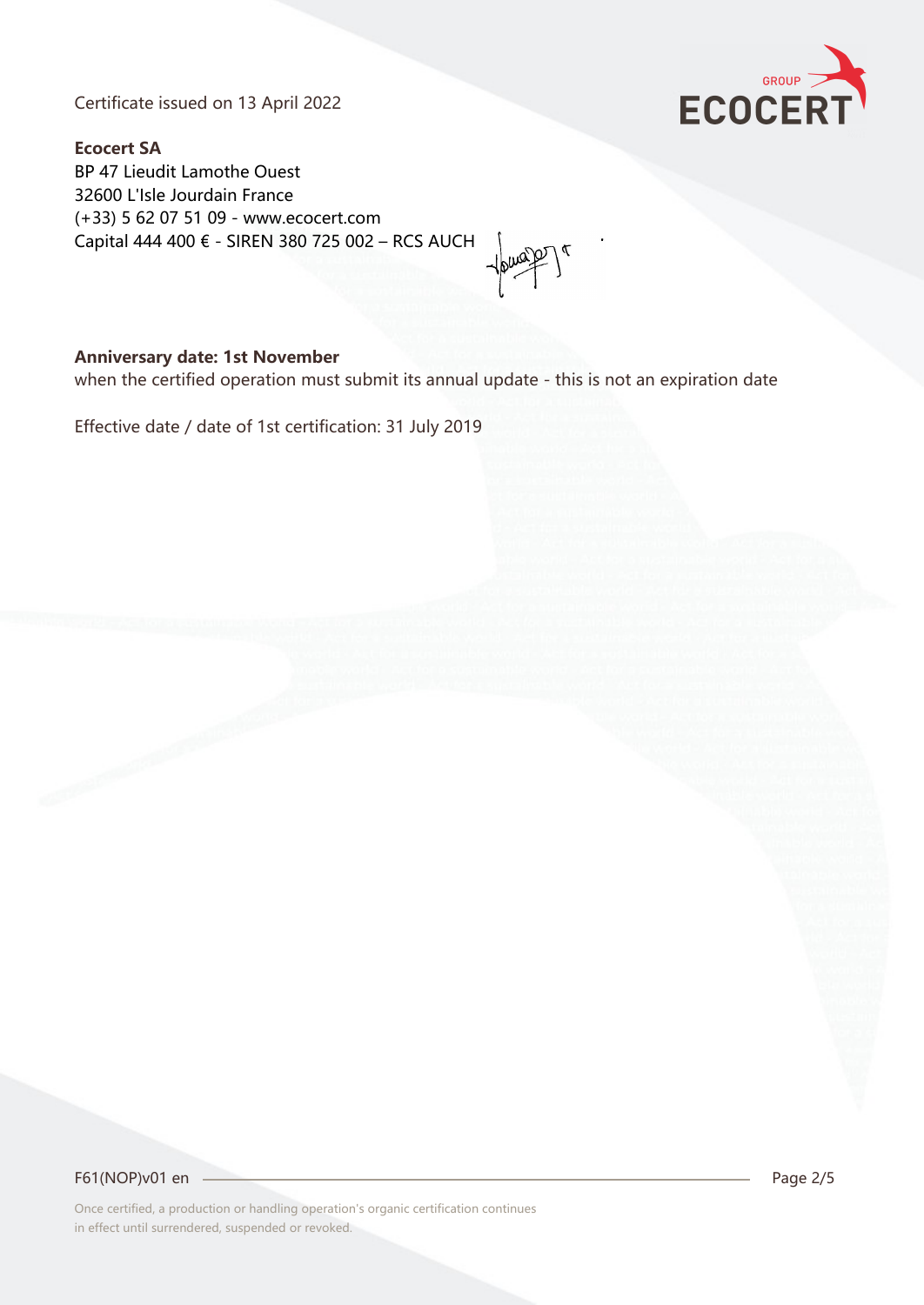

## **Annex to the certificate**

N° 95093/202204131808

#### **LIMBUA GROUP LTD**

USDA organic regulations, 7 CFR Part 205 – National Organic Program

#### Products certified:

| <b>PRODUCT</b>                          | <b>LABELLING</b><br><b>CATEGORY</b> | <b>ADDITIONAL</b><br><b>EQUIVALENCES</b> |                       |
|-----------------------------------------|-------------------------------------|------------------------------------------|-----------------------|
|                                         |                                     | $(1)$ EU<br>equivalence                  | (2)COR<br>equivalence |
| > Avocado Oil                           | 100% Organic                        |                                          | X                     |
| > Avocados                              | 100% Organic                        |                                          | X                     |
| > Avocados Furte and hass               | 100% Organic                        |                                          | X                     |
| > Dried mango                           | 100% Organic                        |                                          | X                     |
| > Dried, milled coffee beans            | 100% Organic                        |                                          | X                     |
| > Dry parchment coffee                  | 100% Organic                        |                                          | X                     |
| > Green coffee Arabica                  | 100% Organic                        |                                          | X                     |
| > Macadamia Kernels                     | 100% Organic                        |                                          | X                     |
| > Macadamia Oil                         | 100% Organic                        |                                          | X                     |
| > Mangos                                | 100% Organic                        |                                          | X                     |
| > Mangos Kent, apple and Tommy          | 100% Organic                        |                                          | X                     |
| > Nuts, other                           | 100% Organic                        |                                          | X                     |
| > Nuts, other Macadamia, Intergropholia | 100% Organic                        |                                          | X                     |

#### F61(NOP)v01 en 2/5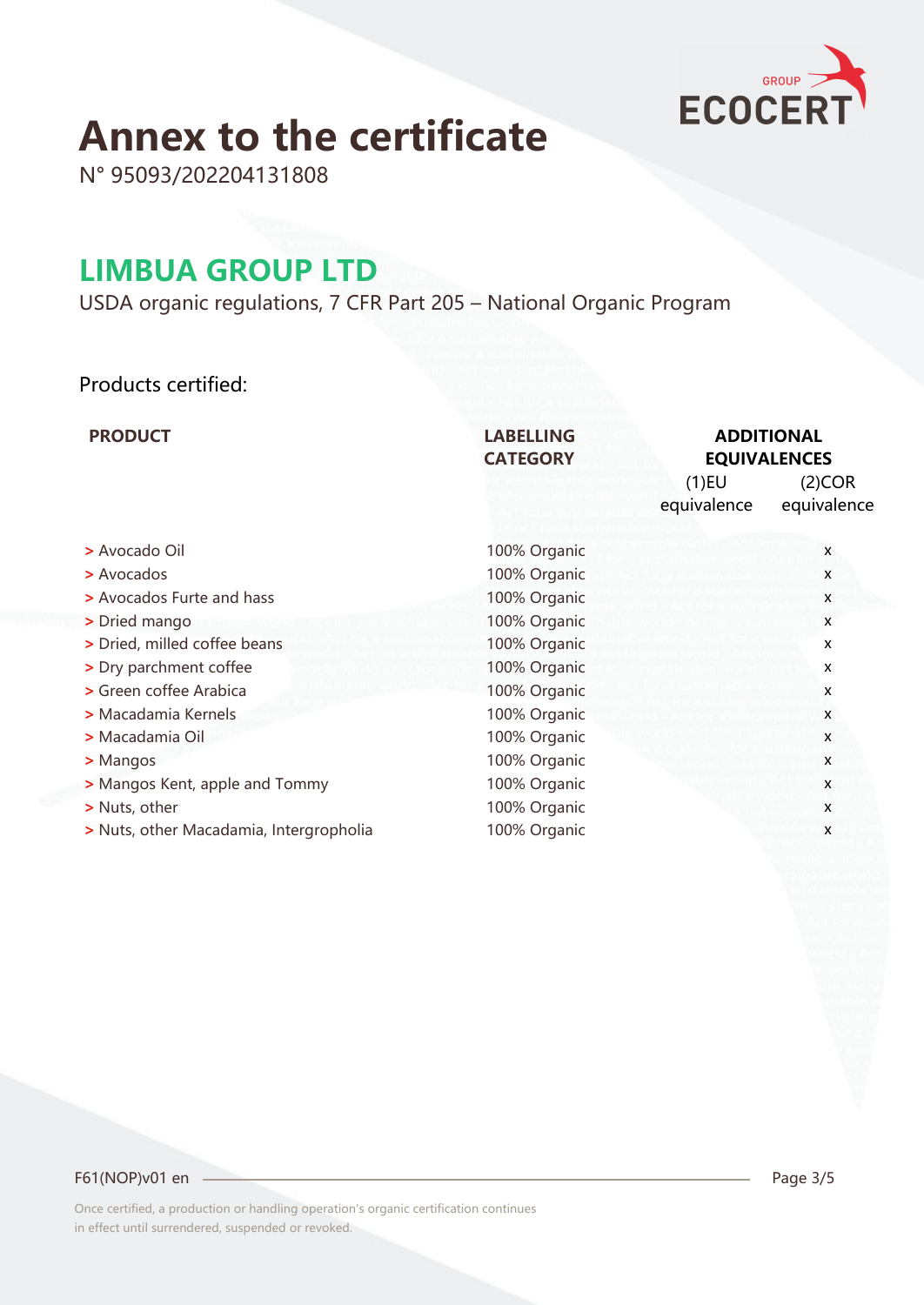

(1) EU Equivalent product(s) is/are certified in accordance with the terms of the U.S. – European Union Equivalency Arrangement

(2) COR Equivalent product(s) is/are certified in accordance with the terms of the U.S. – Canada Organic Equivalency Arrangement

Certificate issued on 13 April 2022

#### **Ecocert SA**

BP 47 Lieudit Lamothe Ouest 32600 L'Isle Jourdain France (+33) 5 62 07 51 09 - www.ecocert.com Capital 444 400 € - SIREN 380 725 002 – RCS AUCH

F61(NOP)v01 en 2010 - 2020 Page 4/5